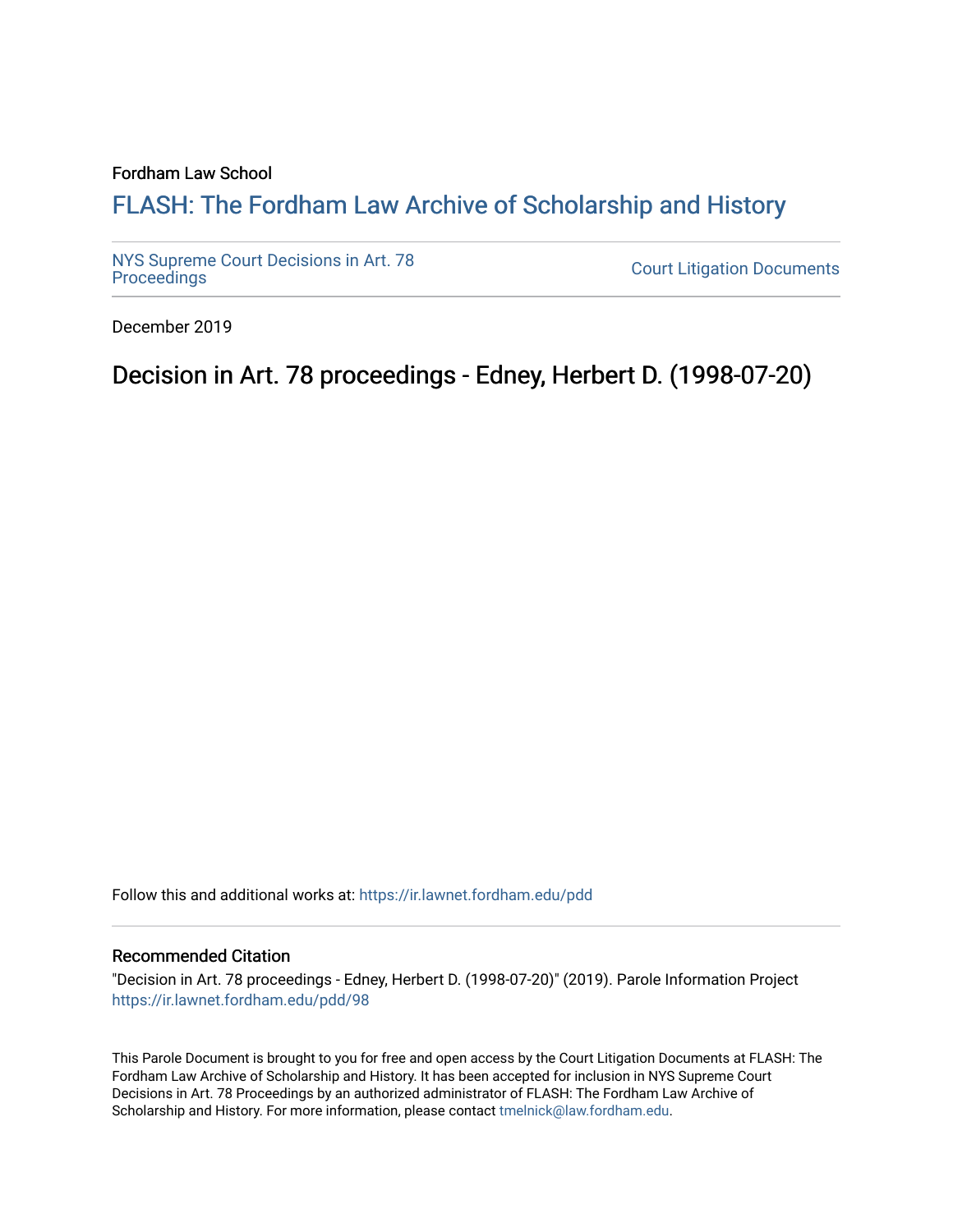|    | FILED<br><b>AND</b><br><b>ENTERED</b> |
|----|---------------------------------------|
| ON | 21<br>1971                            |
|    | WESTCHESTER<br>COUNTY CLERK           |

DECISION & ORDER

Index #97-8777

SUPREME COURT OF THE STATE OF NEW YORK COUNTY OF WESTCHESTER

In the Matter of the Application of

HERBERT D. EDNEY,

 $\overline{a} \overline{b} \overline{c} \overline{d} = \overline{b} \overline{b} \overline{d} \overline{b} \overline{d} \overline{d} \overline{d} \overline{d} \overline{d} \overline{d} \overline{d} \overline{d} \overline{d} \overline{d} \overline{d} \overline{d} \overline{d} \overline{d} \overline{d} \overline{d} \overline{d} \overline{d} \overline{d} \overline{d} \overline{d} \overline{d} \overline{d} \overline{d} \overline{d} \overline{d} \overline{d} \overline{d} \overline$ 

Petitioner,

For a Judgment Pursuant to Article 78 of the Civil Practice Law and Rules

-against

BRION D. TRAVIS, Chairman of the New York State Board of Parole,

Respondent.

LANGE, J.

This is a petition brought pursuant to Article 78 of the Civil Practice Law and Rules seeking a review of a determination of the respondent, New York State Board of Parole, which denied release to the petitioner following a hearing conducted on May 13, 1997. The patitioner brought an administrative appeal of the hearing's adverse decision. The decision was affirmed on March 6, 1998.

The petitioner is a 69 year old inmate at the Sing Sing Correctional Facility who is serving an indeterminate term of imprisonment of 25 years to life upon his conviction after trial of kidnapping in the first degree, kidnapping in the

EXHIBIT.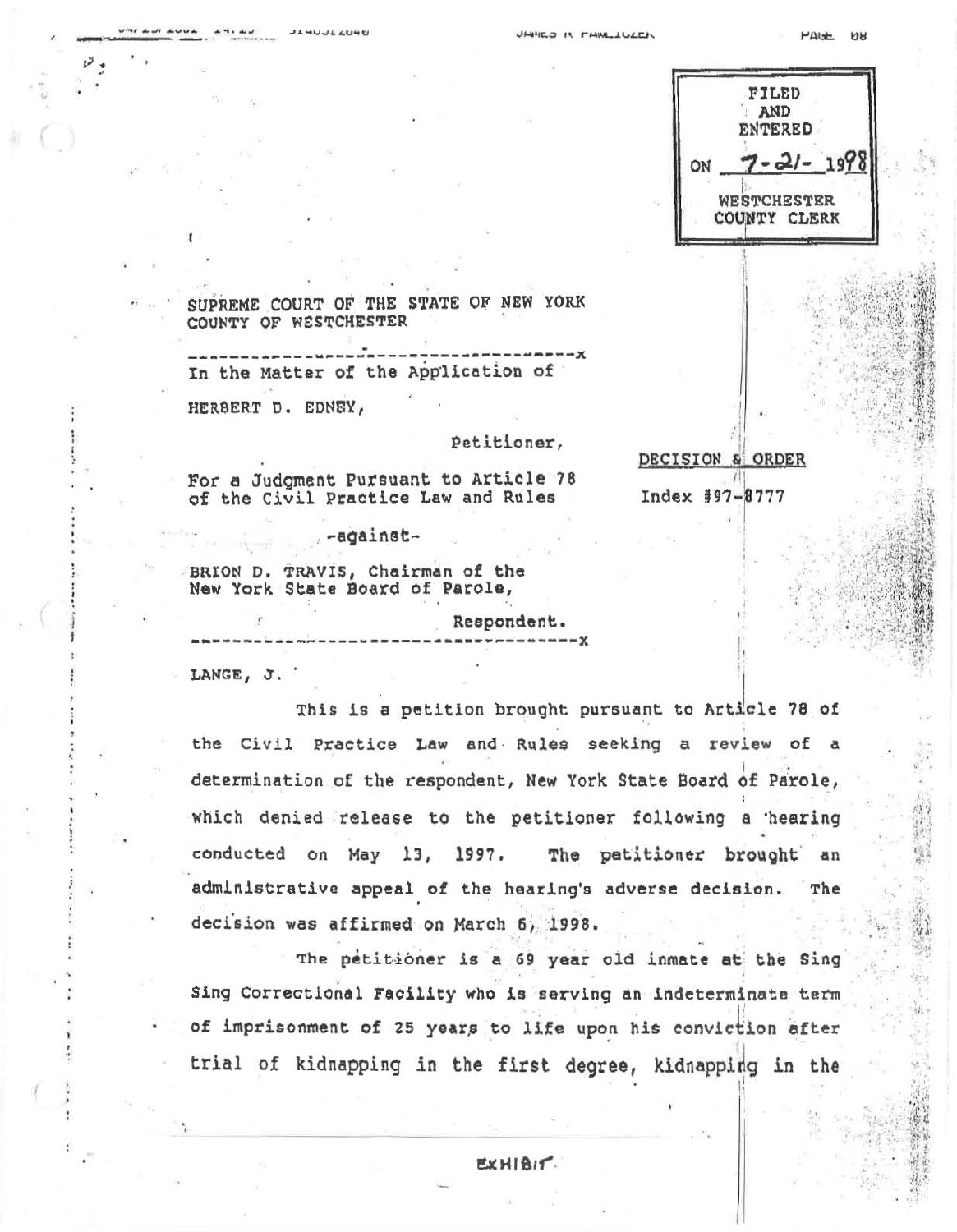second degree, and manslaughter in the first degree.

The petitioner was first considered for parole release in May of 1993. At that time he was denied parole based on the nature of his underlying conviction. At that time it was ordered that he would next be considered for parole release in May of 1995. In May 1995, the petitioner met again with the Parole Board and was again denied parole release.

On May 13, 1997, the petitioner met with members of the New York State Board of Parole. The entire proceeding takes up very little more than Il pages of transcript. Of these 11 pages, approximately 10 are taken up with a discussion of the incident which led to the petitioner's conviction as well as his prior appearances before the Parole Board. On only one page is there a discussion concerning the petitioner's release plans. There was minimal reference to the psychiatric treatment which . the petitioner had recaived since his incarceration and no reference to his participation in alcohol and substance treatment programs and the alternatives to violence program as well as any other vocational or educational programs in which the petitioner participated during the course of his incarceration.

Executive Law  $$259 - i(2)(c)$  requires the Parole Board to consider, inter alia,

> the institutional record including program accomplishments, goals and academic achievements, vocational education, training or work assignments, therapy and interpersonal relationships with staff and inmates; release plans including  $......$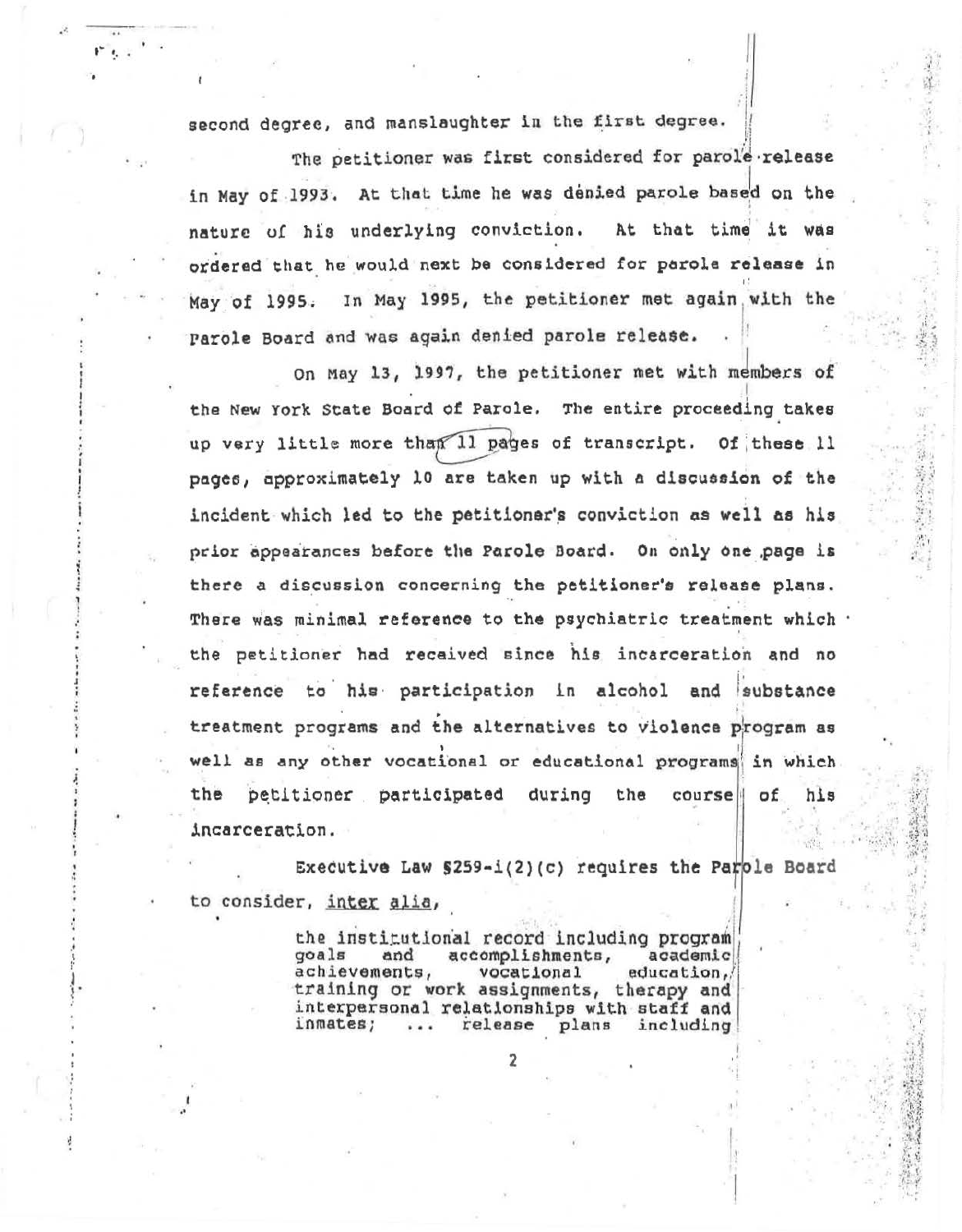community resources, employment, education and training and support services available to the inmate; ...

While the absence of examination on a particular fact in the hearing record is not conclusive evidence of the fact or was not considered (Matter of Mackall v. Board of Parole, 91 AD2d 1023, lv den 58 NY2d 609), the hearing record in this case suggests that some of the requisite factors may have been overlooked.

The Parole Board is charged with determining whether

there is a reasonable probability that, if such inmate is released, he will live and remain at liberty without violating the and that his release is not  $law,$ incompatible with the welfare of society and will not so deprecate the seriousness of his crime as to undermine respect for  $law.$ 

Matter of King v. New York State Division of Parole, 83 NY2d.

788, 790, citing Executive Law §259-i(2)(c).

While this discretion must of necessity include some consideration of the nature of the inmate's crime as well as his prior contacts with the criminal justice system, to limit review to these factors alone frustrates the goal of rehabilitation and in cases such as this, where there has been at least one previous denial of parole, renders subsequent parole hearings meaningless through disregard of an inmate's development during his incarceration.

Matter of Lopez v. Russi, Sup Ct, West Co, Index #95-13669, Smith, J., 1196. See, also, Bouknight v. Keane, Sup Ct, West Co, Index #92-1271, Scarpino, J., 1992.

As previously noted, consideration of the nature of

3